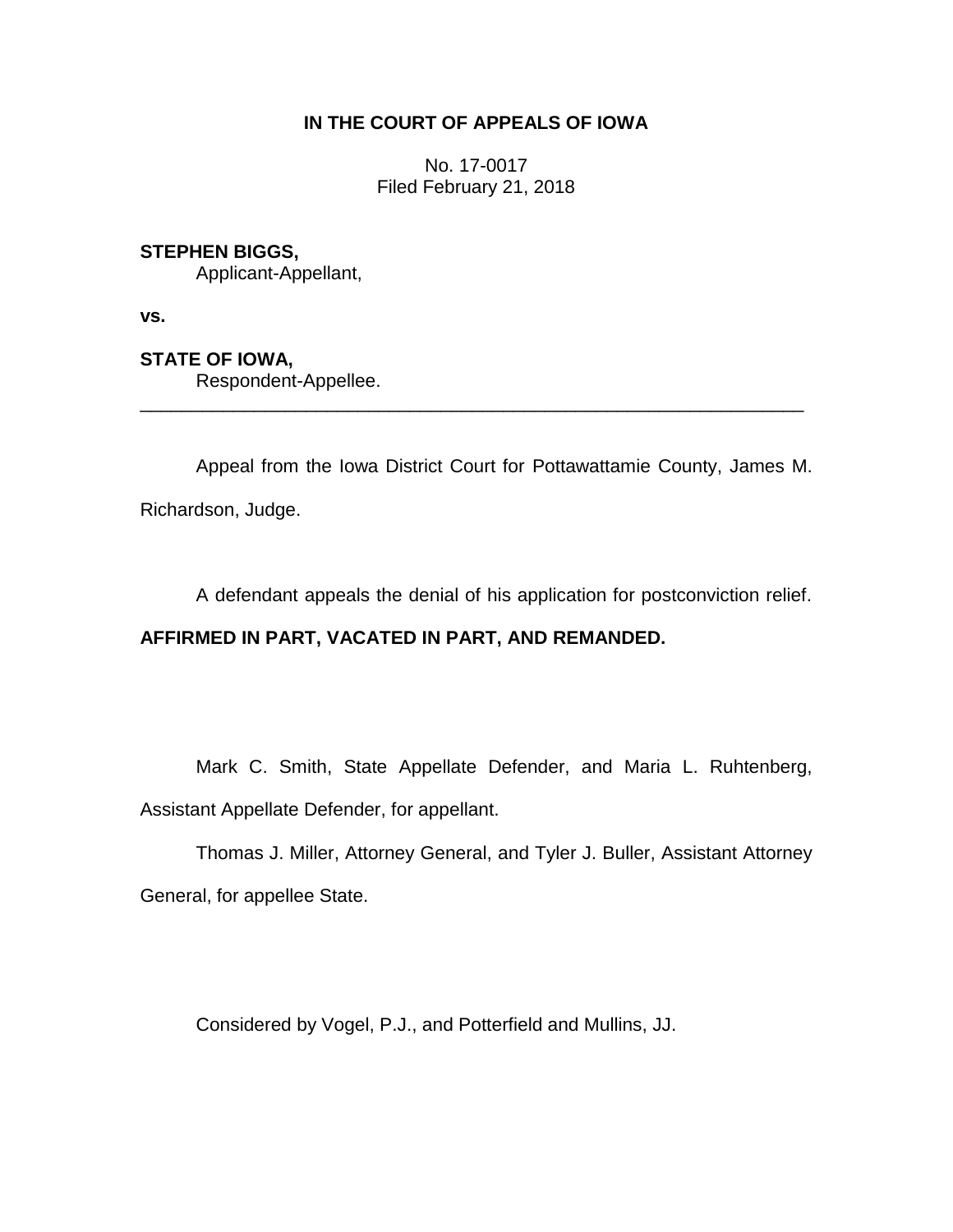### **POTTERFIELD, Judge.**

Stephen Biggs appeals the denial of his application for postconviction relief. Biggs pled guilty to theft in the second degree, in violation of Iowa Code sections 714.1 and 714.2(2) (2011), and ongoing criminal conduct, in violation of section 706A.2(4). Biggs argues his trial counsel was ineffective for allowing him to plead guilty without a factual basis.

#### **I. Background Facts and Proceedings.**

Biggs was arrested at a gas station on October 22, 2012, after trying to pass a check under a false name without identification. When questioned by the police, Biggs gave a false name to match the check and told police he was driving his boss's vehicle with permission. The vehicle was stolen. Biggs was released from jail the next day. On October 25, Biggs was found in another stolen vehicle in Omaha, Nebraska, and again gave false information to the police concerning his identity.

A warrant was issued for theft in the second degree and ongoing criminal conduct, and Biggs was arrested in December. In March 2013, Biggs completed a drug court plea agreement. In that document, Biggs agreed there were sufficient facts to justify the guilty plea he was entering; the document did not include the elements of the crimes. In May, Biggs pleaded guilty after a colloquy with the trial court about the rights he was waiving in order to enter a guilty plea. The factual basis for the two crimes was not included in the colloquy; Biggs agreed the court could use the minutes of testimony as a factual basis, and his plea was accepted. Biggs requested immediate sentencing, and the court deferred judgment and granted him admission into drug court.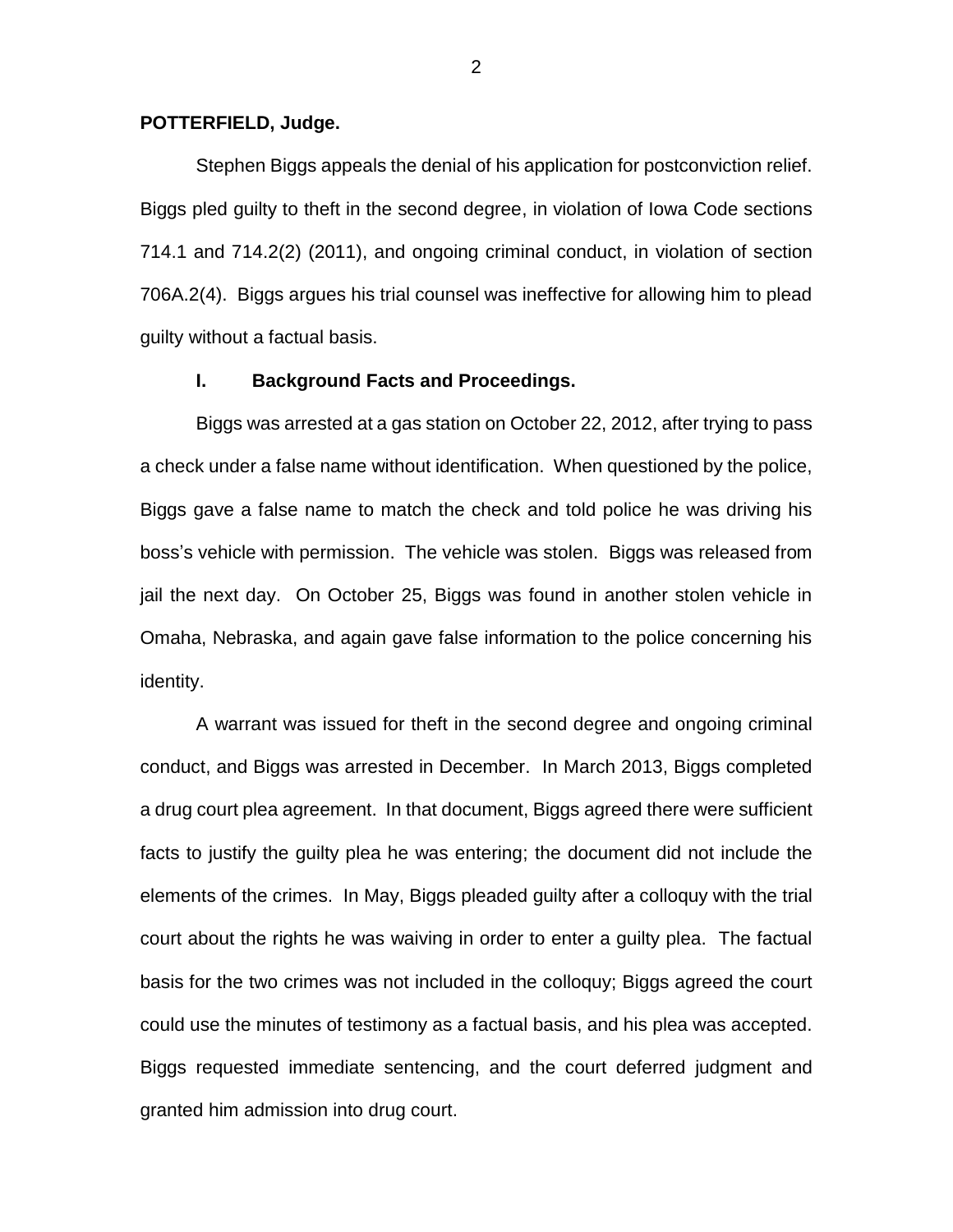In April 2015, Biggs's deferred judgment was revoked due to multiple violations of the drug-court program. He was sentenced on his original charges. Biggs filed an application for postconviction relief. His application was denied in December 2016.

Biggs appeals.

#### **II. Standard of Review.**

Postconviction-relief proceedings are "actions at law and are reviewed on error." *Osborn v. State*, 573 N.W.2d 917, 920 (Iowa 1998). However, if the applicant's claims have constitutional implications, "we make our own evaluation of the totality of the circumstances in a de novo review." *Id.* De novo review is used in claims of ineffective assistance of counsel. *Id.* 

### **III. Discussion.**

Biggs argues his plea counsel was ineffective for allowing him to plead guilty to a charge for which there was no factual basis. "There is a strong presumption that the performance of counsel falls within the wide range of reasonable professional assistance." *Wemark v. State*, 602 N.W.2d 810, 814 (Iowa 1999). To determine whether counsel was ineffective for allowing Biggs to plead guilty, we must determine whether there was an adequate factual basis for his guilty pleas to theft and ongoing criminal conduct.

A factual basis can be discerned from the entire record before the plea taking court, specifically including four sources: "(1) inquiry of the defendant, (2) inquiry of the prosecutor, (3) examination of the presentence report, and (4) minutes of evidence." *State v. Ortiz*, 789 N.W.2d 761, 768 (Iowa 2010). "[T]he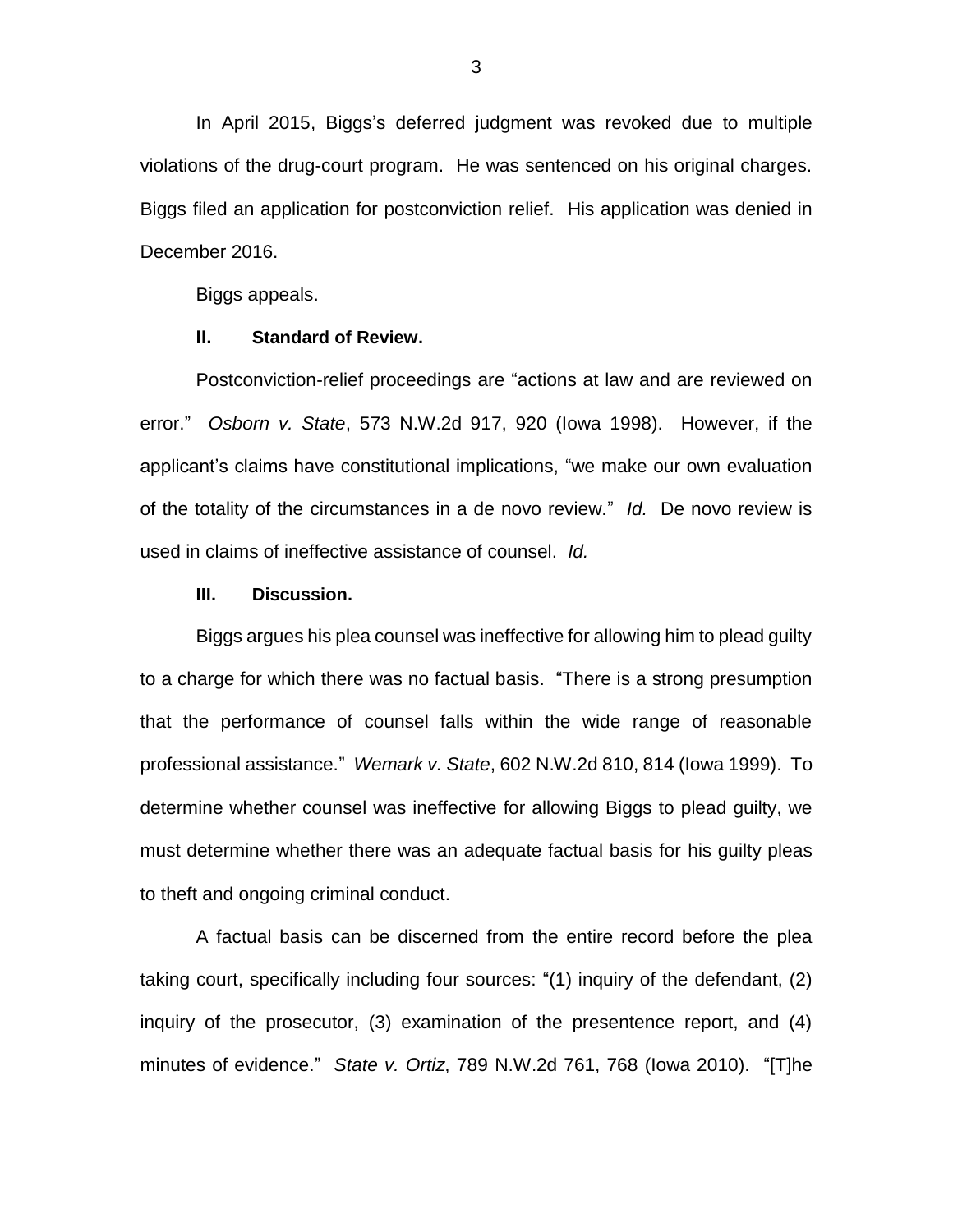record does not need to show the totality of evidence necessary to support a guilty conviction, but it need only demonstrate facts that support the offense." *Id.* 

Biggs pleaded guilty to theft in the second degree, in violation of Iowa Code sections 714.1 and 714.2(2). Although the trial information and the sentencing order do not specify the subsection of 714.1, Biggs argues the language in the trial information is closer to 714.1(1), theft by taking. The trial information describes count two as: "Did knowingly take possession or control of the property of another, said property having a value in excess of \$1000 but not exceeding \$10,000, with the intent to deprive the owner thereof." Biggs argues there is no information to show the actual taking of the vehicle, merely exercising control of stolen property.

Subsection 714.1(1) states that a person commits theft if the person "[t]akes possession or control of the property of another, or property in the possession of another, with the intent to deprive the other thereof." The elements of theft by taking are: "(1) the defendant took possession or control of property; (2) the defendant did so with the intent to deprive another of that property; and (3) the property belonged to, or was in the possession of, another at the time of the taking." *State v. Nall*, 894 N.W.2d 514, 518 (Iowa 2017). While there were no facts Biggs stole the vehicle from the owner, Biggs's possession and control of the vehicle are sufficient evidence to support a finding there was a taking. *See State v. Hershberger*, 534 N.W.2d 464, 465–66 (Iowa Ct. App 1995) (finding section 714.1(1) does not require the State to show a defendant took property from the victim, only that he took possession and control over it).

The minutes of testimony reflect Biggs had possession of the pickup truck and exercised control over the truck by driving it from Nebraska to Iowa. Biggs

4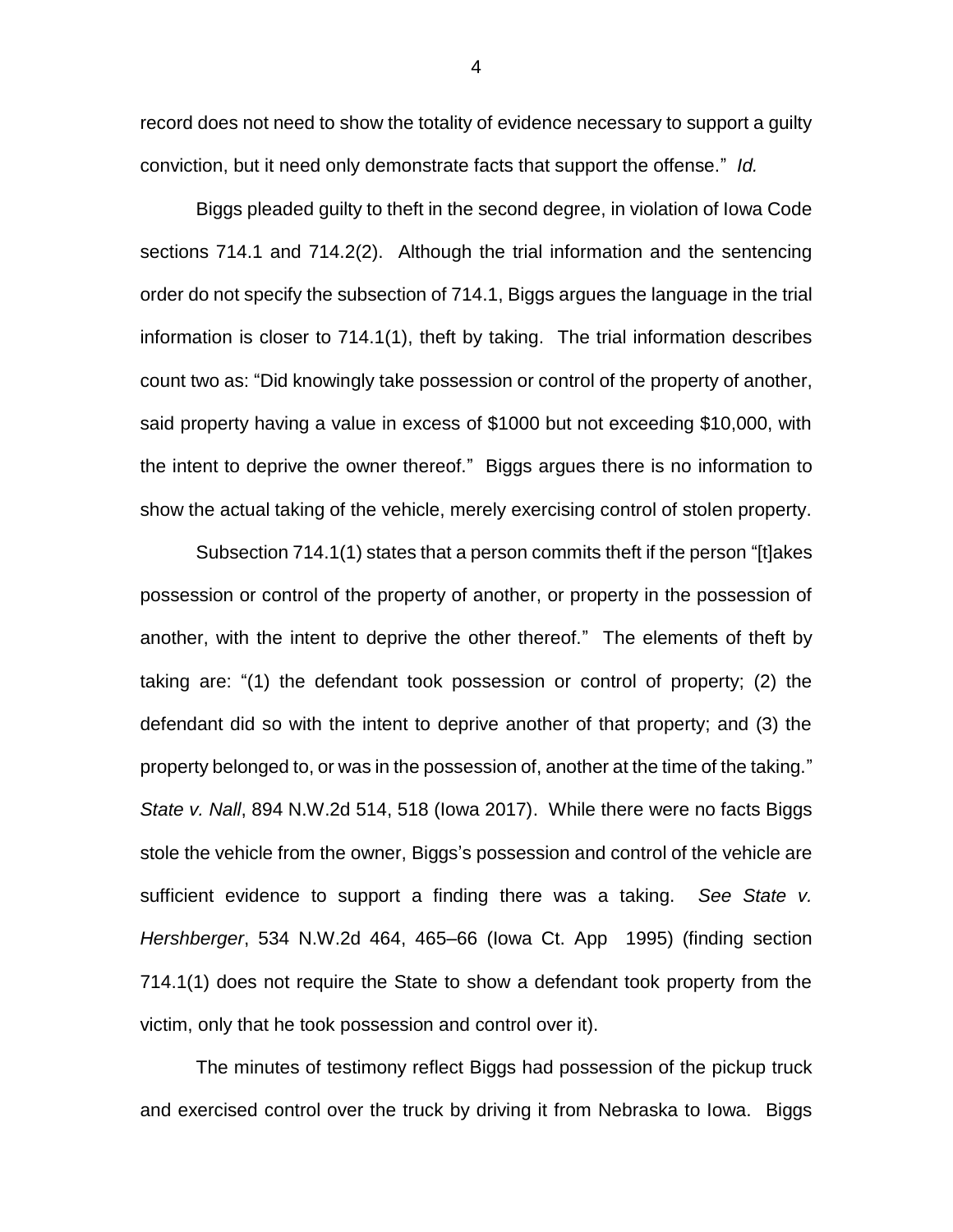was not the rightful owner of the vehicle. Biggs initially concealed his identity to law enforcement—evidence he knew the property was stolen. Biggs's plea to theft in the second degree is supported by a factual basis, and his counsel was not ineffective for allowing him to plead guilty.

Next, Biggs argues there is not a factual basis to support his plea to ongoing criminal conduct under section 706A.2(4), which provides, "Acts of specified unlawful activity. It is unlawful for a person to commit specified unlawful activity as defined in section 706A.1." "'Specified unlawful activity' means any act, including any preparatory or completed offense, committed for financial gain on a continuing basis, that is punishable as an indictable offense under the laws of the state in which it occurred and under the laws of this state." lowa Code § 706A.1.

Biggs argues there are no facts to support the element his offenses were for financial gain. The minutes of testimony reflect Biggs presented another's checks as his own, gave police a false name, and was in possession of a stolen vehicle on October 22, 2012. Three days later, Biggs was arrested in Omaha in another stolen vehicle and again gave a false name to the police. Theft of two vehicles and efforts to cash checks support Biggs's actions were committed for financial gain.

The element that the offenses were committed on a continuing basis is more difficult to glean from the documents before the plea court. "[A] continuing basis may be found, even where predicate acts occur over a short period of time, if there is a demonstrated relationship between the predicate acts and a threat of continuing criminal activity." *State v. Agee*, No. 02-0967, 2003 WL 22087479, at \*2 (Iowa Ct. App. Sept. 10, 2003). "[T]he relationship element of a pattern can be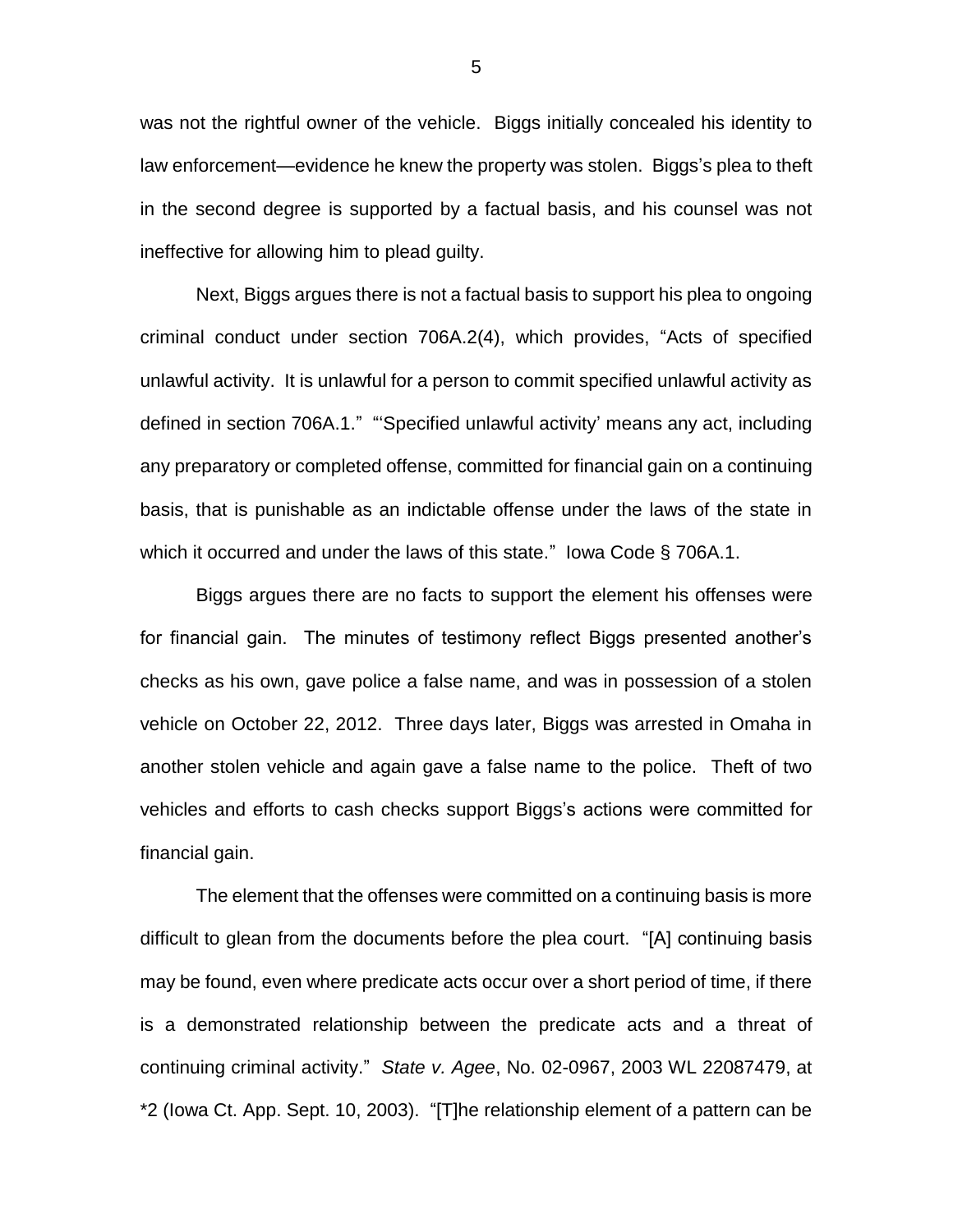shown if the predicate acts 'have the same or similar purposes, results, participants, victims, or methods of commission or otherwise are interrelated by distinguishing characteristics and are not isolated events.'" *State v. Reed*, 618 N.W.2d 327, 334 (Iowa 2000) (citation omitted).

Here, the minutes of testimony briefly describe each of the two instances of Biggs's arrest with a stolen car; each of the two predicate acts occurring within a short period of time appear to show a pattern as described in *Reed*. *Id*. However, there was no information in the minutes to suggest Biggs intended to continue stealing vehicles. *See State v. Harrington*, No. 08-2030, 2010 WL 2925696, at \*3 (Iowa Ct. App. July 28, 2010) (finding three residential burglaries and a car theft in the early morning hours of a single day, along with evidence the defendant was unemployed, insufficient to support an inference of continued unlawful activity); *cf. Agee*, 2003 WL 22087479, at \*2 (finding evidence of stolen mail, checks and deposit slips, and blank checks, among other evidence, indicated a threat of future criminal activity).

The State argues the record is sufficient to find a factual basis as opposed to a determination of substantial evidence for a conviction. Here, we are concerned only with whether there are some "facts that support the offense." *Ortiz*, 789 N.W.2d at 768. But the State's argument does not address the element of continuing basis, and our review shows no facts in the minutes to support that element.

Biggs's plea to ongoing criminal conduct is not supported by a factual basis on the record before us. Plea counsel did not fulfill the duty to Biggs to ensure a factual basis for every crime to which he pleaded guilty. It is possible the State

6